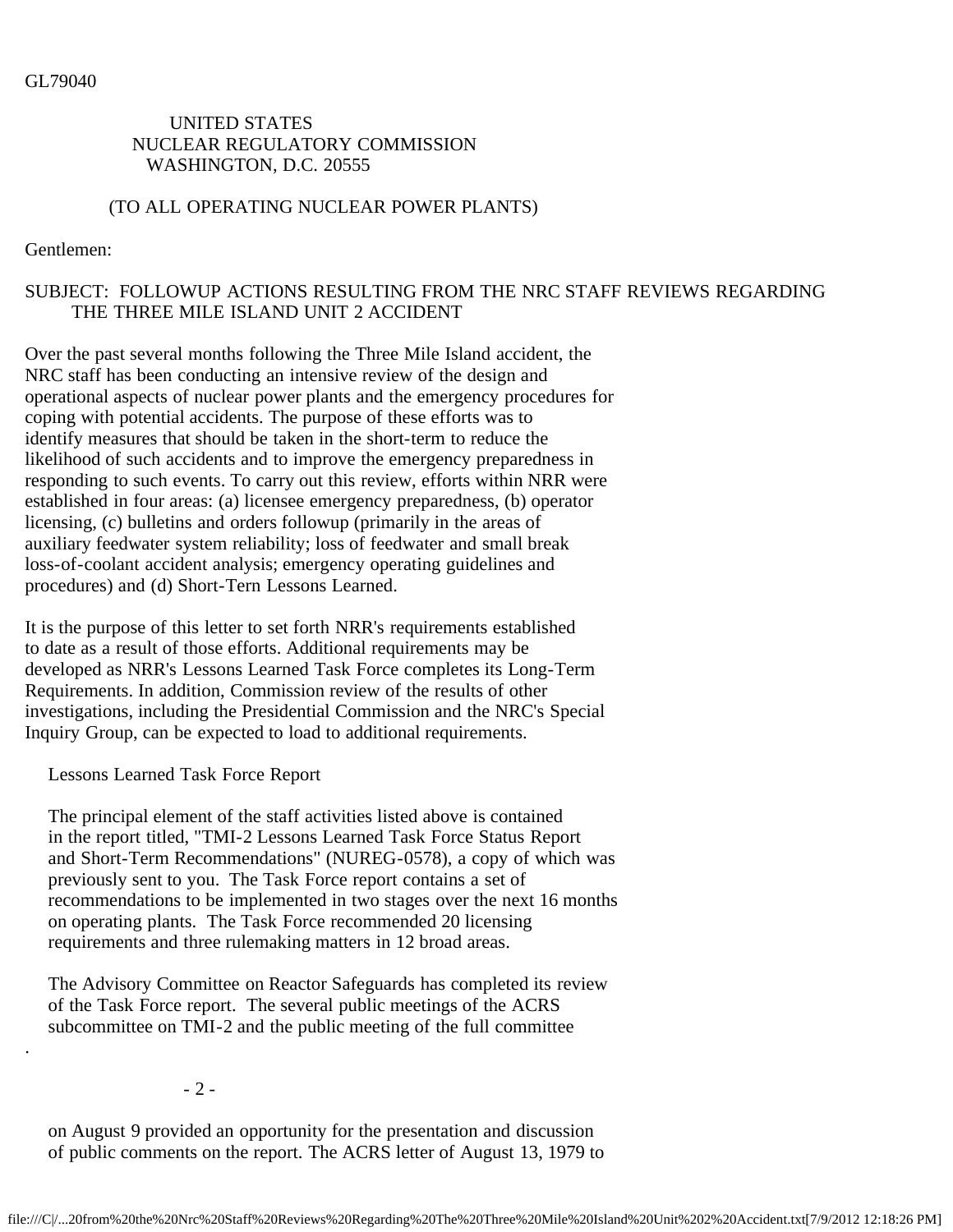Chairman Hendrie states that the Committee agrees with the intent and substance of all the Task Force recommendations, except four upon which the Committee offered constructive comments to achieve the same objectives articulated by the Task Force. The Committee also noted that effective implementation will require a more flexible, perhaps extended, schedule than proposed by the Task Force. A copy of the ACRS letter is provided as Enclosure 1.

 After considering all comments received, we have concluded that the following actions are appropriate for operating nuclear power plants.

- (a) The staff will be proposing a new rule on a Limiting Condition of Operation to require plant shutdown for certain human or procedural errors, particularly those which are repetitive in nature. As such, no action is required on your part at this time.
- (b) At the present time we are delaying efforts regarding proposed rulemaking on both the inerting requirements for Mark l and II BWR containments, and the requirement regarding hydrogen recombiner capability; accordingly, no action is required on your part at this time.
- (c) The ACRS comments on the shift technical advisor have resulted In our reassessment of the possible means of achieving the two functions which the Task Force intended to provide by this requirement. The two functions are accident assessment and operating experience assessment by people onsite with engineering competence and certain other characteristics. We have concluded that the shift technical advisor concept is the preferable short-term method of supplying these functions. We have also concluded that some flexibility in implementation may yield the desired results if there is management innovation by individual licensees. We have prepared a statement of functional characteristics for the shift technical advisor that will be used by the staff in the review of any alternatives proposed by licensees. A copy is provided as Enclosure 2.
- (d) Three additional instrumentation requirements for short-term action were developed during the ACRS review of NUREG-0578. These items relate to containment pressure, containment water

- 3 -

.

 level and containment hydrogen monitors designed to follow the course of an accident. Descriptions of these items are provided in Enclosure 3.

- (e) An additional requirement following issuance of NUREG-0578, which concerned a remotely operable high point vent for gas from the reactor coolant system, was developed. A description of this requirement is provided in Enclosure 4.
- (f) The Lessons Learned Task Force has compiled a set of errata and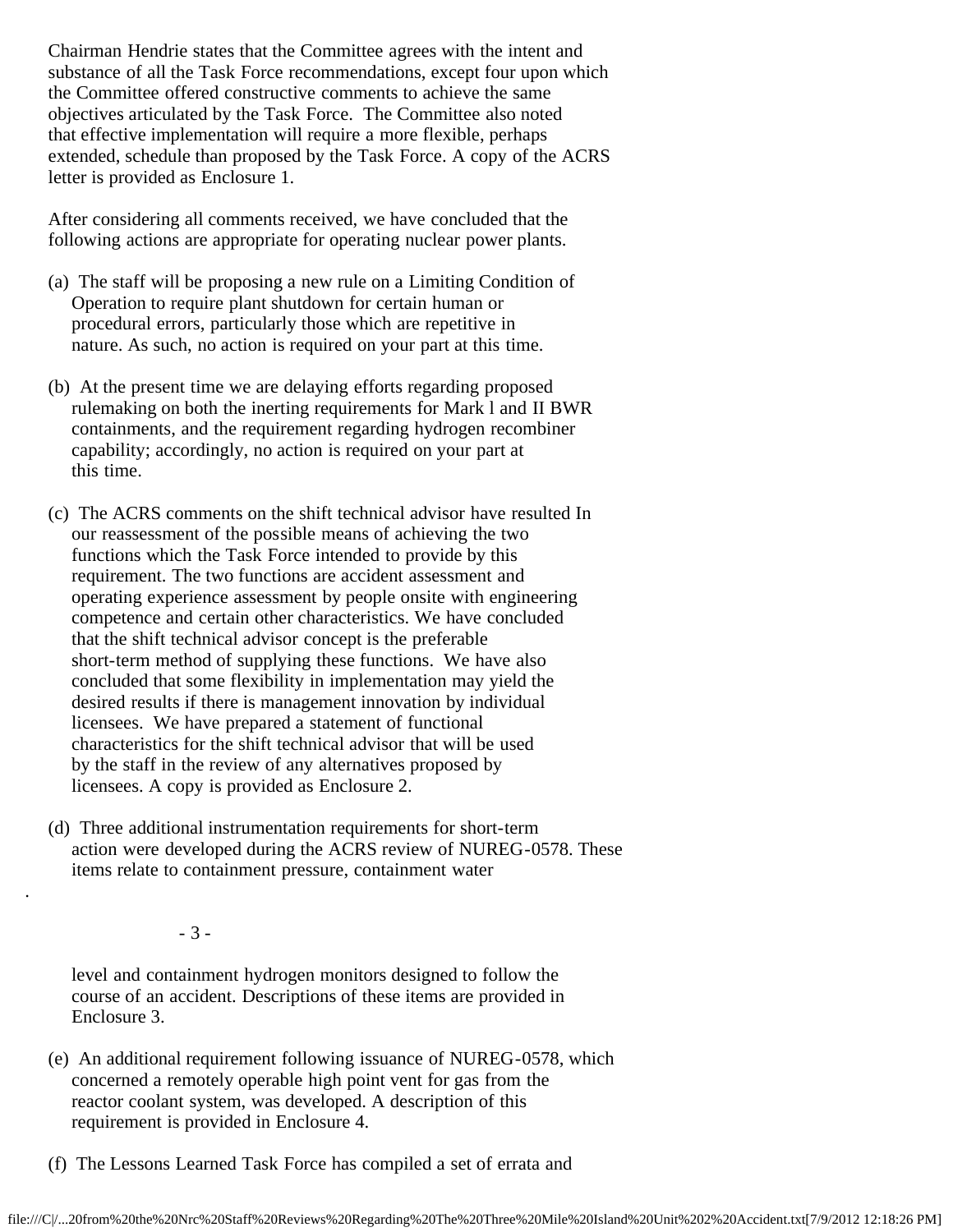clarifying comments for NUREG-0578. It Is provided as Enclosure 5.

 Following our review of each of the proposed Task Force requirements, ACRS review, and comments received we have concluded that all operating reactor licensees should begin to implement the actions contained in NUREG-0578, as modified and/or supplemented by items (a) through (f) above, as soon as possible. Accordingly, please submit within 30 days of receipt of this letter, your commitment to meet these requirements on the implementation schedule contained in Enclosure 6. The implementation dates for the Commission rulemaking actions a those deferred actions, identified above, will be established later.

 Regarding implementation of these topics for Systematic Evaluation Program (SEP) plants that are part of the SEP, we have determined that implementation of these topics should not, in general, wait for final resolution of the SEP. For good cause shown, such as interaction with an SEP topic resolution, implementation delay may be justifiable on a selected issue.

## Other Review Areas

.

 Enclosure 7 outlines the requirements developed to date resulting from the staff's Emergency Preparedness Studies. Enclosure 8 provides the implementation schedules for the emergency preparedness requirements which, you will note, includes three of the Lessons Learned Topics. We also require that you provide commitments to comply with each of the requirements of Enclosure 7 in accordance with the implementation schedules shown in Enclosure 8. Such commitments should be included in your letter due in 30 days of receipt of this letter. Further, the Commission has initiated a rulemaking procedure, now scheduled for completion in January 1980 in the area of Emergency Planning and Preparedness. Additional requirements are to be expected when rulemaking is completed and some modifications to the emergency preparedness requirements contained in this letter may be necessary.

- 4 -

 Enclosure 9 outlines the staff recommendations concerning improvements in the area of operator training and are provided for your information. Those recommendations are undergoing Commission review, and are expected to be adopted as requirements in the near future. Further Commission review in the areas of operator training and qualification can be expected to result in substantial additional requirements.

 A number of other related actions on your facility have been underway for some time under the direction of the NRR Bulletins and Orders Task Group. Each licensee will receive additional guidance from this group, particularly related to auxiliary feedwater systems and small break LOCAs, in the near future. Your activities should continue in these areas, as all the mentioned activities are meant to complement one another.

The measures discussed above represent a set of requirements that should be